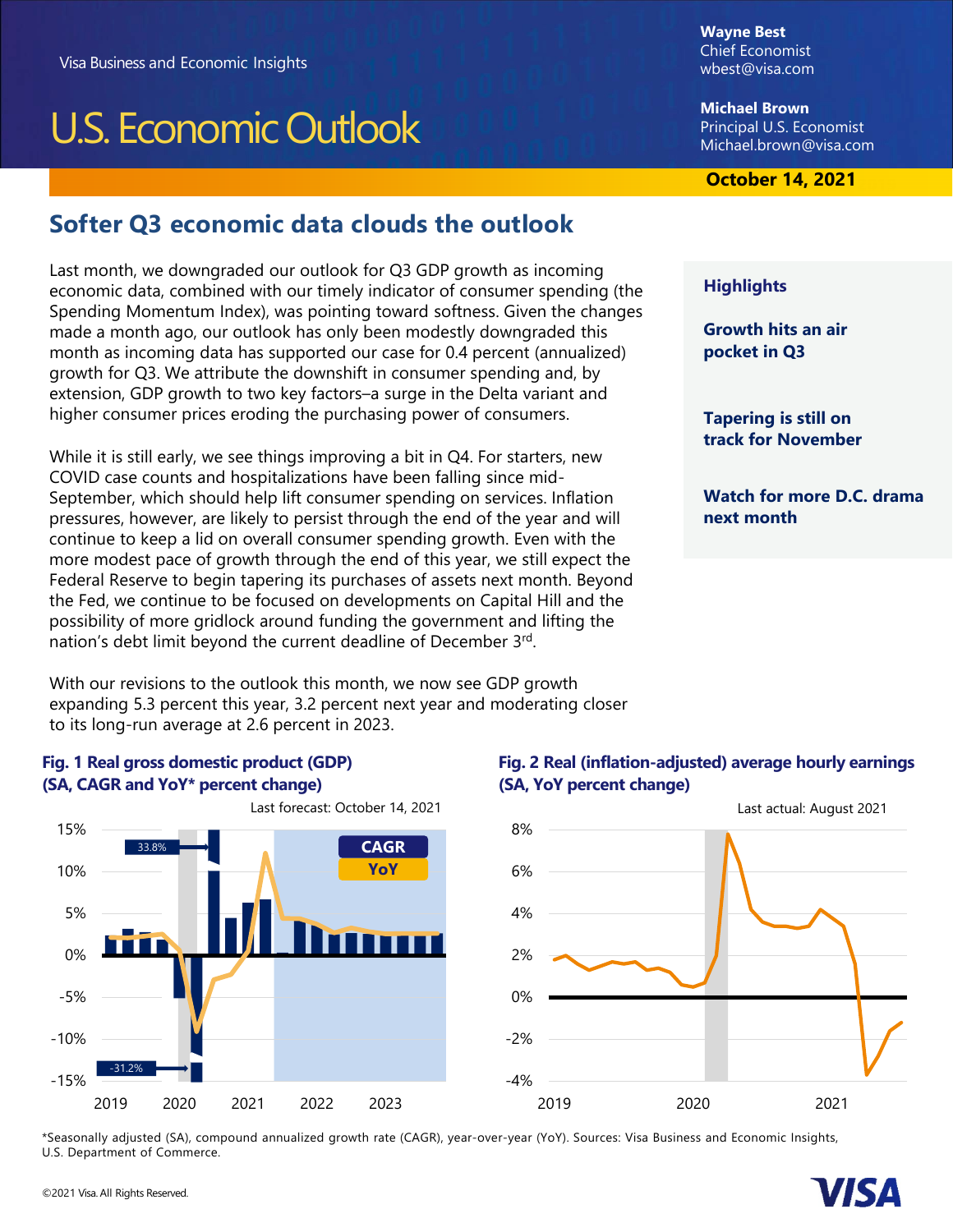# **Softer Q3 economic data clouds the outlook (cont.)**

#### **'You're going to need a bigger boat'**

Delta variant case counts peaked toward the middle of the month, which seem to have adversely affected consumer confidence and spending on services.1 Beyond the COVID impact, global supply chain issues have resulted in goods shortages. Backlogs at West Coast ports due, in part, to labor shortages is forcing some retailers to secure their own ships in order to safeguard their supply chains ahead of the holiday shopping season. The disruptions are also leading to higher prices for consumers. While average hourly earnings have been robust, higher consumer prices have been eroding consumers' real purchasing power (right graph on pg. 1). Inflationadjusted average hourly earnings contracted for the fifth month in a row in August, and early indications are the reading was negative again in September.<sup>2</sup>

Given these headwinds, we now see real consumer spending rising just 0.7 percent (annualized) in Q3 and then bouncing back to 3.8 percent in Q4. In nominal terms, the higher inflation readings will make spending look stronger. Nominal consumer spending is expected to expand 11.3 and 11.8 percent (YoY), respectively in Q3 and Q4 of this year. Next year, the economy is expected to return closer to its long-run average and thus nominal consumer spending is expected to rise 5.9 percent (YoY) after expanding 11.7 percent this year.

#### **Interest rates rising**

Even with September's softer than expected employment report, we expect the Federal Reserve to begin tapering its purchases of both Treasuries and mortgage-backed securities in November, which should continue through the middle of next year. Our view is that the November tapering has been priced into current Treasury yields (interest rates) and thus we expect only gradual upward pressure on long-term interest rates. We see the 10-year U.S. Treasury rate ending the year at 1.60 percent. Short-term Treasury markets have been rattled by the debt ceiling drama in D.C. over the past few weeks. While the four-week Treasury bill has come back down from a high of 0.10 percent after the debt ceiling deal was announced, the two-month T-bill has now climbed higher, pricing in the uncertainty over getting another deal by December 3rd when the current debt limit deal expires.

#### **Risks to the outlook**

The biggest risks to the outlook remain the ongoing supply chain issues. If confidence falls further or consumers are unable to spend due to out-of-stock items, the softness in real spending may persist into early next year. On the policy front, the showdown over funding the government and lifting the debt limit could lead to greater financial market volatility and, by extension, dent consumer confidence. On the upside, Congress could come to an agreement and thus end up boosting government investment next year.

|                                             | Actual |                | Forecast |        |        |                |        |        | Actual  | Forecast |        |        |
|---------------------------------------------|--------|----------------|----------|--------|--------|----------------|--------|--------|---------|----------|--------|--------|
|                                             | 2021   |                |          |        | 2022   |                |        |        |         |          |        | 2023   |
|                                             | Q1     | Q <sub>2</sub> | Q3       | Q4     | Q1     | Q <sub>2</sub> | Q3     | Q4     | 2020    | 2021     | 2022   |        |
| Gross Domestic Product (CAGR)               | 6.3    | 6.7            | 0.4      | 4.4    | 3.6    | 2.5            | 2.7    | 2.6    | $-3.4$  | 5.3      | 3.2    | 2.6    |
| Personal Consumption                        | 11.4   | 12.0           | 0.7      | 3.8    | 2.3    | 2.5            | 2.4    | 2.4    | $-3.8$  | 7.8      | 3.0    | 2.4    |
| <b>Business Fixed Investment</b>            | 12.9   | 9.2            | 1.6      | 5.4    | 5.5    | 5.5            | 6.2    | 6.2    | $-5.3$  | 7.5      | 5.3    | 6.1    |
| Equipment                                   | 14.1   | 12.1           | $-11.0$  | 3.5    | 4.1    | 4.3            | 4.7    | 4.6    | $-8.3$  | 11.8     | 2.6    | 4.9    |
| Intellectual Property Products              | 15.6   | 12.5           | 10.1     | 9.1    | 8.3    | 7.7            | 8.7    | 8.8    | 2.8     | 10.2     | 8.9    | 8.1    |
| <b>Structures</b>                           | 5.4    | $-3.0$         | 0.7      | 1.5    | 2.3    | 3.0            | 3.7    | 4.0    | $-12.5$ | $-6.9$   | 2.0    | 4.1    |
| <b>Residential Construction</b>             | 13.3   | $-11.7$        | $-3.1$   | $-3.7$ | 1.3    | 2.0            | 2.3    | 2.4    | 6.8     | 9.5      | $-0.8$ | 2.2    |
| Government Purchases                        | 4.2    | $-2.0$         | 2.4      | 2.5    | 1.9    | 2.0            | 1.8    | 1.5    | 2.5     | 1.0      | 1.8    | 1.8    |
| Net Exports Contribution to Growth (%)      | $-1.6$ | $-0.2$         | $-0.6$   | $-0.4$ | $-0.5$ | $-0.6$         | $-0.4$ | $-0.4$ | $-0.3$  | $-1.7$   | $-0.5$ | $-0.4$ |
| Inventory Change Contribution to Growth (%) | $-2.6$ | $-1.3$         | 2.4      | 1.0    | 1.3    | 0.1            | 0.1    | 0.0    | $-0.5$  | $-0.2$   | 0.8    | 0.1    |
| Nominal Personal Consumption (YoY % Chg.)   | 3.9    | 20.7           | 11.3     | 11.8   | 8.9    | 5.5            | 5.0    | 4.3    | $-2.6$  | 11.7     | 5.9    | 4.0    |
| Nominal Personal Income                     | 16.1   | 1.1            | 4.7      | 6.5    | $-5.1$ | 1.6            | 1.5    | 1.7    | 6.5     | 7.0      | $-0.2$ | 4.0    |
| Retail Sales Ex-Autos                       | 11.6   | 28.5           | 15.4     | 16.7   | 8.5    | 3.4            | 3.2    | 2.9    | 0.3     | 17.8     | 4.4    | 3.4    |
| Consumer Price Index                        | 1.9    | 4.8            | 5.3      | 5.8    | 5.2    | 3.3            | 2.3    | 2.1    | 1.2     | 4.5      | 3.2    | 1.9    |
| Federal Funds Rate (Upper Bound)            | 0.25   | 0.25           | 0.25     | 0.25   | 0.25   | 0.25           | 0.25   | 0.25   | 0.25    | 0.25     | 0.25   | 0.88   |
| Prime Rate                                  | 3.25   | 3.25           | 3.25     | 3.25   | 3.25   | 3.25           | 3.25   | 3.25   | 3.54    | 3.25     | 3.25   | 3.88   |
| 10-Year Treasury Yield                      | 1.74   | 1.45           | 1.52     | 1.60   | 1.68   | 1.78           | 1.98   | 2.18   | 0.89    | 1.58     | 1.91   | 2.46   |

Forecast as of: October 14, 2021

Interest rates presented are end of quarter rates

Note: Annual numbers represent year-over-year percent changes and annual averages

Sources: Visa Business and Economic Insights analysis of data from the U.S. Department of Commerce, U.S. Department of Labor and Federal Reserve.

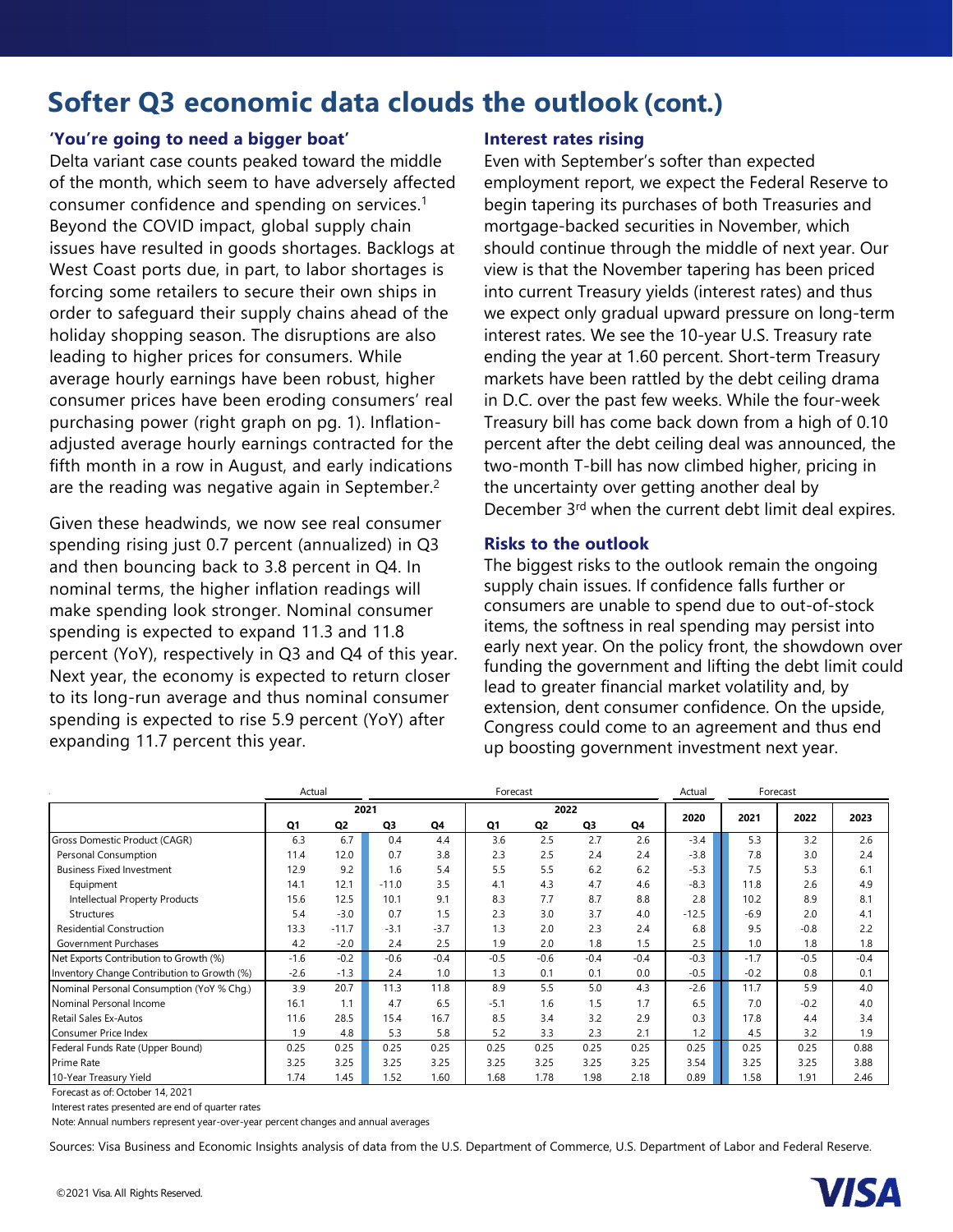# Footnotes

- <sup>1</sup> Conference Board and Bureau of Economic Analysis, U.S. Department of Commerce
- 2 Bureau of Labor Statistics, U.S. Department of Labor

## Accessibility Notes

#### Fig. 1

GDP CAGR ranges from 2.4% in Mar-2019, to a low of -31.2% in Jun-2020, a high of 33.8% in Sep-2020, and the latest reading of .4% in Sep-2021, with the GDP CAGR forecast to finish 2021 at 4.4%, 2022 at 2.6% and 2023 at 2.7%. YoY GDP growth ranges from 2.2% in Mar-2019 to a low of -9.1% in Jun-2020, a high of 12.2% in Jun-2021, and the latest reading of 4.4% in Sep-2021, with YoY GDP growth forecast to finish 2021 at 4.4%, 2022 at 2.9%, and 2023 at 2.6%.

#### Fig. 2

A line chart showing growth ranging from 1.8% in Jan-2019 to a high of 7.8% in Apr-2020, a low of -3.7% in Apr-2021 and the latest reading of -1.2% in Jul-2021.

#### **For more information**

Please visit us at **www.visa.com/EconomicInsights**

Contact us at **VisaEconomicInsights@visa.com**